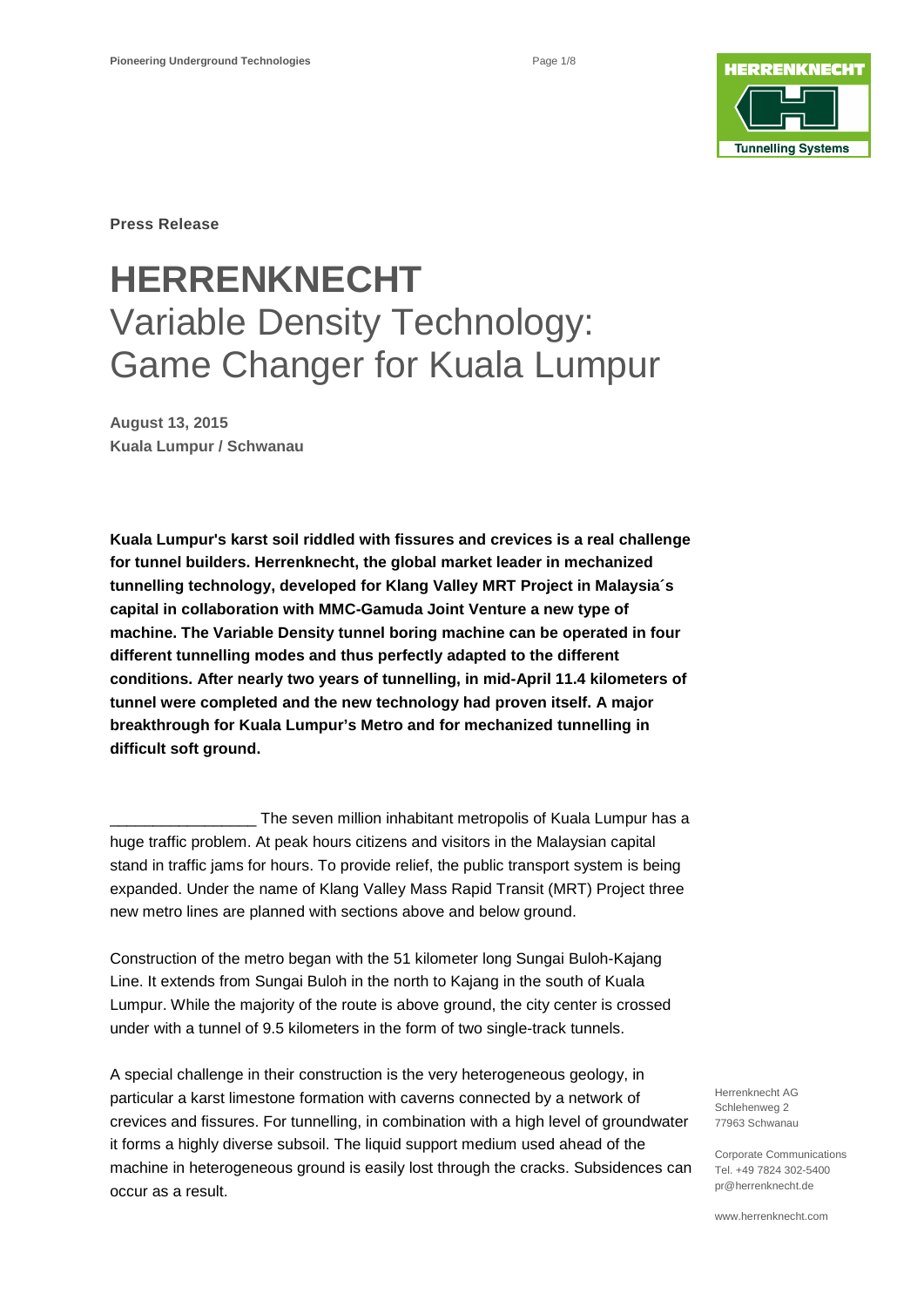

For the construction of the section, Herrenknecht with engineers from MMC-Gamuda Joint Venture therefore developed a new type of machine in Schwanau, the Variable Density tunnel boring machine (TBM). It is a further development of the multi-mode TBM, which combines the advantages of the earth pressure balance (EPB) and slurry-supported (Mixshield) modes. To prevent the loss or leaking of bentonite the density of the support medium can be increased. The machine thus offers four different tunnelling modes (see Machine data for an overview) - a world first in mechanized tunnelling.

Herrenknecht supplied a total of six Variable Density TBMs and two EPB TBMs for the project. The innovation claimed international fame when it was awarded Technical Innovation of the Year Award in 2014 by International Tunneling and Underground Space Awards in London.

## **A world first creates facts**

On April 21 the client Mass Rapid Transit Corporation Sdn Bhd (MRT Corp) celebrated the completion of tunnelling for the first line. Star of the event was the Herrenknecht tunnel boring machine S-774 (Ø 6.62 m). The world's first Variable Density TBM was launched in May 2013 in the presence of Malaysian Prime Minister Datuk Seri Najib Tun Razak. Ahead of her lay a one kilometer long section through extremely karstified Kuala Lumpur limestone.

The machine started the advance in the usual slurry mode, and then switched to the new mode with a denser support fluid after the first 100 meters. In this mode it mastered the planned tunnel section from the launch shaft at Cochrane to the Pasar Rakyat station with flying colors. Because of difficulties sinking the shaft the Variable Density TBM planned for the following section could not be used. Instead S-774 continued on past its target station and took over the next section. Over the course of the longest partial section, more than three kilometers in length, the machine moved out of the limestone area and into the Kenny Hill Formation. From here it bored its way through the Bukit Bintang station to the Pudu shaft in EPB mode. There it continued tunnelling instead of the planned EPB machine, crossed through the Merdeka station and finally reached the Pasar Seni station on April 11.

In total the machine drove 4.4 kilometers of tunnel through greatly varying geologies. With the four available tunnelling modes, optimal adaptation to the prevailing conditions was possible at all times.

"This is truly a milestone for the MRT project, our engineers have completed the tunnelling work successfully and smoothly. At the same time the use of a new technology has proved itself – the Variable Density tunnel boring machine," said MRT Corp Chief Executive Officer Dato´ Sri Shahril Mokhtar.

Herrenknecht AG Schlehenweg 2 77963 Schwanau

Corporate Communications Tel. +49 7824 302-5400 pr@herrenknecht.de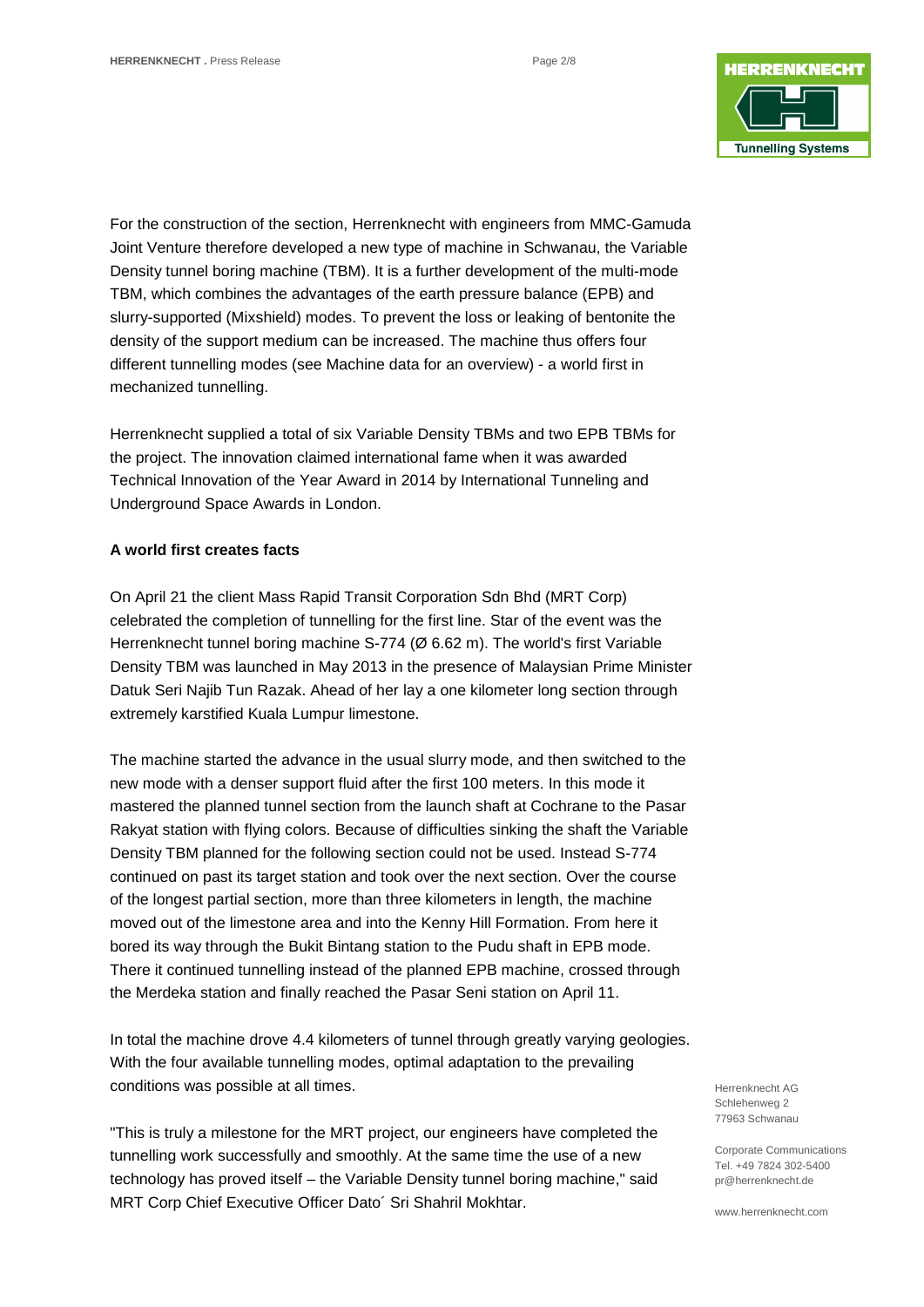

#### **Universal solution for soft ground tunnelling of all kinds**

There are three types of ground conditions in Kuala Lumpur, hard granite rock, a softer mixed geology known as Kenny Hill Formation, and limestone areas. The new metro line runs through the last two.

The business partners Herrenknecht and MMC Gamuda KVMRT already had extensive experience of the ground conditions from their cooperation for the SMART tunnel. The combination of stormwater and road tunnel was excavated from 2004 to 2007 with two large Herrenknecht Mixshields. The drive was very successful, but the geology revealed its pitfalls. 90% of the SMART tunnel route ran through karstified Kuala Lumpur limestone with a high level of groundwater. Fissures and crevices sometimes resulted in suspension leaks on the surface and losses into the ground.

What had been acceptable on that particular route had to be avoided this time in the densely built-up inner city. To solve the dilemma the idea of a denser supporting suspension was developed, whose reduced penetration depth and capillary rise in comparison to the previous suspensions could prevent uncontrolled losses.

Together with the joint venture building contractor MMC Gamuda KVMRT, Herrenknecht developed a game changer for soft ground for the project. Depending on the ground conditions, the new Variable Density TBM can be operated in either slurry-supported (Mixshield method) or earth pressure balance-supported (EPB) mode. The change from one mode to the other takes place smoothly while fully maintaining secure face support control, major modifications are not needed during the switch.

In all modes the excavated material is removed from the pressurized excavation chamber by a screw conveyor. In EPB mode the screw conveyor speed and the advance rate control the face support pressure. The screw conveyor drops the excavated material onto a belt conveyor. In slurry mode the face support pressure is automatically controlled by an air cushion. Communicating pipes connect the front part of the excavation chamber, the pressure chamber, with the rear part, the working chamber. For the hydraulic slurry circuit a slurryfier box is used at the end of the screw conveyor.

In addition, in slurry mode it is possible to vary the density of the support medium in the excavation chamber. In cooperation with the Ruhr University Bochum, Herrenknecht AG developed a mixture thickened with limestone dust. The choice between the more fluid LDSM (Low Density Support Medium) and the denser HDSM (High Density Support Medium) considerably increases the areas where variable

Herrenknecht AG Schlehenweg 2 77963 Schwanau

Corporate Communications Tel. +49 7824 302-5400 pr@herrenknecht.de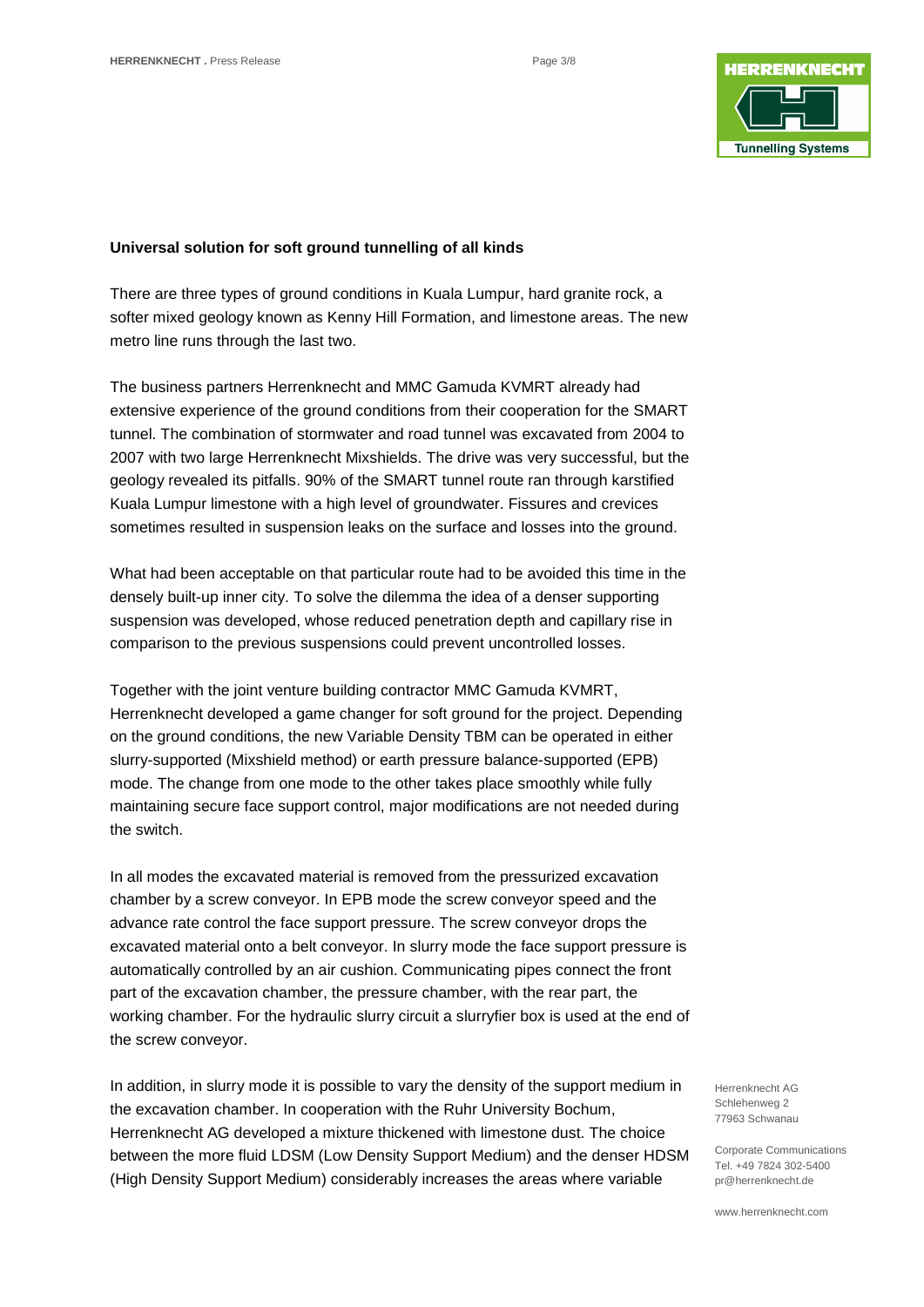

density can be used. The high density mode closes the gap between Mixshield and earth pressure balance operation.

"With the experience from KVMRT and with Herrenknecht's expertise, with the new Variable Density technology we have opened a door that will allow us to tackle even more difficult geologies. The Variable Density TBM concept can be used not only in extreme karst, but also in other soils where only a few years ago mechanized tunnelling was still unthinkable," Dr. Ing. E. h. Martin Herrenknecht, founder and Chairman of the Board of Management of Herrenknecht AG, is certain.

## **Klang Valley Mass Rapid Transit (MRT) Project**

With the breakthrough of the Herrenknecht tunnel boring machine S-774 the tunnelling work is completed and an important milestone for the project has been reached. At the same time a world first in mechanized tunnelling has proven itself.

Altogether Herrenknecht AG has supplied six Variable Density and two EPB machines for the KVMRT project. Herrenknecht Formwork supplied 160 moulds to produce a total of 100,000 concrete segments. Herrenknecht Group companies also supplied belt conveyor machines (H+E), navigation systems (VMT) as well as Multi Service Vehicles (TechniMetal).

The "Blue Line" Sungai Buloh-Kajang is the first of three planned lines of the Klang Valley Mass Rapid Transit (KVMRT) project in Kuala Lumpur. It connects 31 stations over 51 kilometers. In February 2015 the government decided to build the second line, MRT Sungai Buloh-Serdang-Putrajaya. In July the MMC-Gamuda KVMRT joint venture has been assigned to carry out the project. The variable density technology has provided its own best recommendation and will be used again.

**You can get a deeper insight in our jobsite feature** in the first edition of the All Around Online magazine **›** <http://allaround.herrenknecht.com/en/issue-1.html>

> Herrenknecht AG Schlehenweg 2 77963 Schwanau

Corporate Communications Tel. +49 7824 302-5400 pr@herrenknecht.de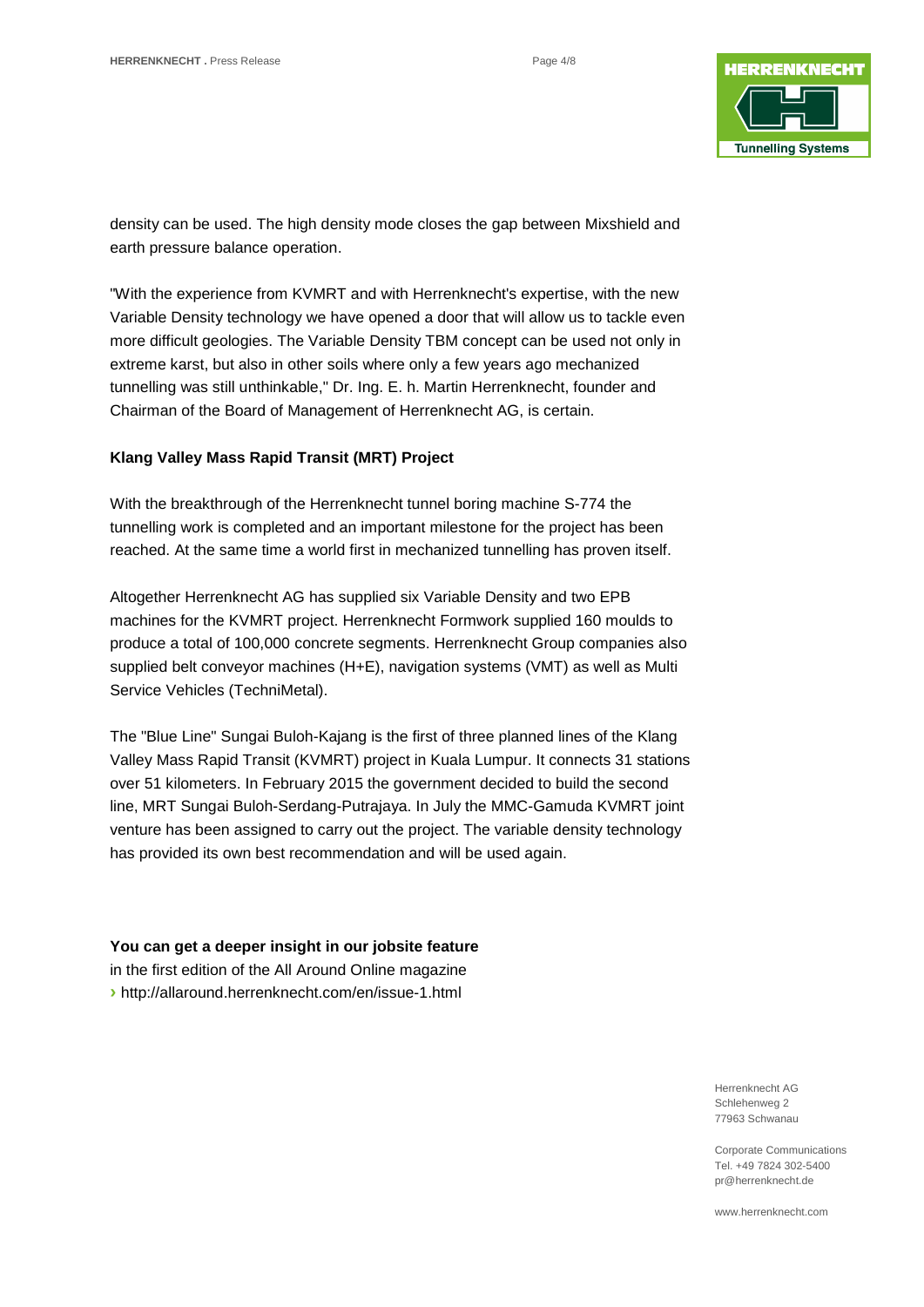

#### **Breakthrough for Kuala Lumpur – game changer for difficult soft ground**

**Machine type: 6 x Variable Density Multi-Mode (VDMM) TBMs** 

› Diameter: 6,620 mm

- › Cutterhead power: 1,280 kW
- › Torque: 4,239 kNm

› 4 tunnelling modes: Mode 1: EPB closed Mode 2: EPB closed with additional bentonite support Mode 3: Mixshield mode with LDSM (Low Density Support Medium) Mode 4: Mixshield mode with HDSM (High Density Support Medium)

#### **Machine type: 2 x Earth Pressure Balance Shields (EPB)**

› Diameter: 6,620 mm

- › Cutterhead power: 1,280 kW
- › Torque: 4,239 kNm

#### **PROJECT DATA**

**Application:** Metro

**Tunnelling length:** 11,400 m

**Geology:** Kenny Hill Formation & Kuala Lumpur karstified limestone

**Client:** Mass Rapid Transit Corporation Sdn Bhd (MRT Corp)

**Customer:** MMC Gamuda KVMRT Sdn Bhd

## **THE HERRENKNECHT MACHINES IN DETAIL**

**S-774:** VDMM, Cochrane Station – Pasar Seni Station, with a change from Mixshield to EPB mode

**S-775:** VDMM, Inai Shaft – Pudu Shaft, with a change from Mixshield to EPB mode

**S-776:** VDMM, Cochrane Station – Pasar Rakyat Station in Mixshield mode (LDSM – HDSM)

**S-777:** VDMM, intermediate storage

**S-778:** VDMM, Cochrane Station – South Portal Maluri, Mixshield mode (LDSM – HDSM)

**S-779:** VDMM, Cochrane Station – South Portal Maluri, Mixshield mode (LDSM – HDSM)

**S-796:** EPB, Pudu Shaft – Pasar Seni Station

**S-797:** EPB, intermediate storage

Herrenknecht AG Schlehenweg 2 77963 Schwanau

Corporate Communications Tel. +49 7824 302-5400 pr@herrenknecht.de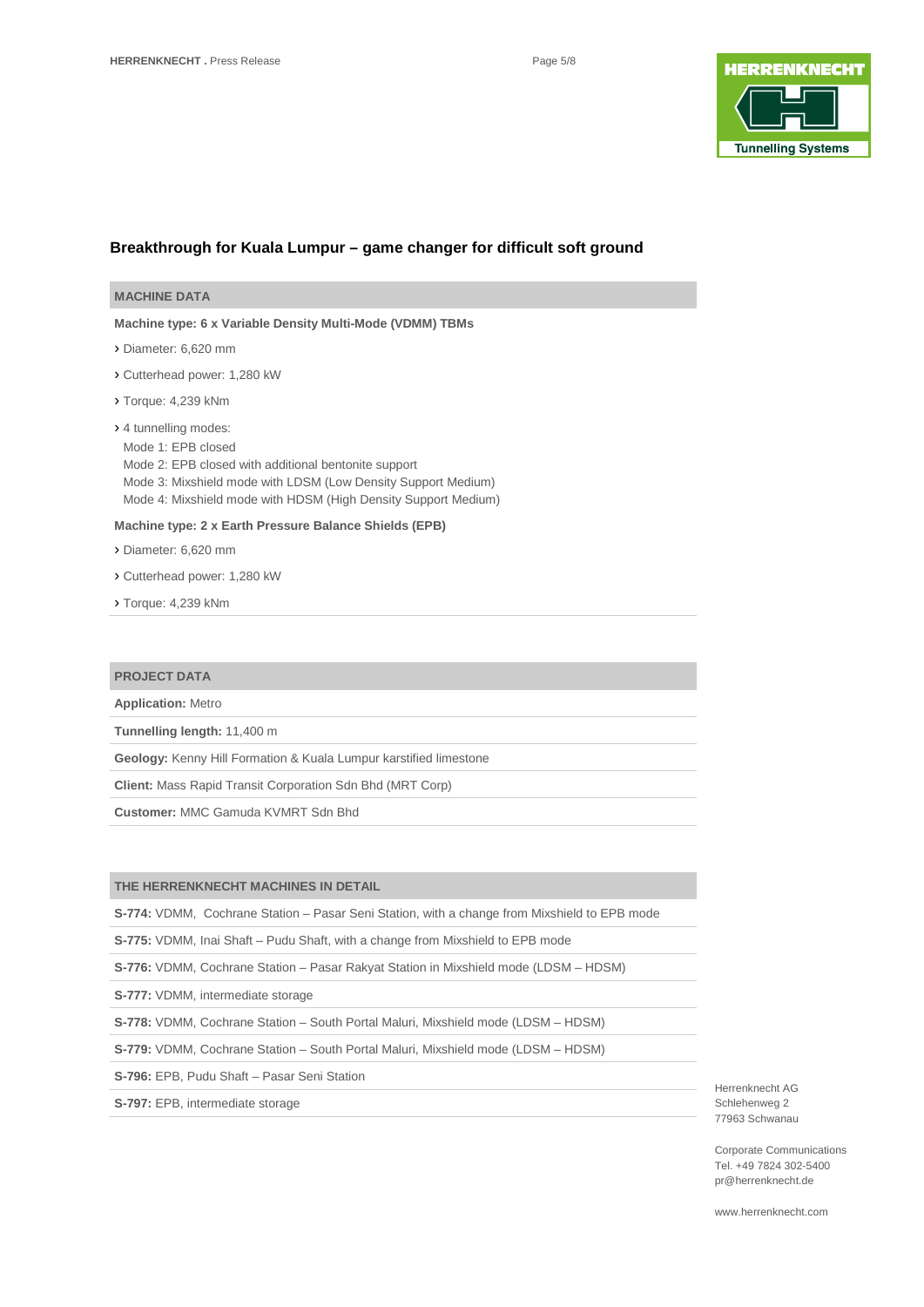

### **Breakthrough for Kuala Lumpur – game changer for difficult soft ground**



Photo 1: Plant assembly of the world's first Variable Density tunnel boring machines (TBMs) at Herrenknecht in Schwanau. They can be operated as an earth pressure balance shield and as a Mixshield. The variation of the density and hence the viscosity of the bentonite provides additional adaptability to tunnel face conditions.



Photo 2: The Herrenknecht TBM S-774 during assembly in the Cochrane launch shaft. From here it excavated a total of 4.4 km of tunnel right through the center of Kuala Lumpur. Half of that through karstified limestone as a Mixshield with variable adaptation of the suspension density. For the second part through the softer mixed geology of the Kenny Hill Formation the machine was switched to EPB mode.



Photo 3: Breakthrough of the Herrenknecht TBM S-776 into the Passar Rakyat station on January 9, 2014. The sister machine S-774 continued through the station and excavated a second and third section. On their way the machines crossed under the SMART tunnel built by two Herrenknecht Mixshields nearly ten years previously. The experience gained at that time was incorporated into the development of the Variable Density TBM.



Photo 4: An innovation celebrates its breakthrough: with the arrival of the Herrenknecht Variable Density S-774 on April 11, 2015 all tunnelling work for Kuala Lumpur's first metro has been completed. At the same time an innovative technology has created facts and demonstrated new possibilities in mechanized tunnelling.

Herrenknecht AG Schlehenweg 2 77963 Schwanau

Corporate Communications Tel. +49 7824 302-5400 pr@herrenknecht.de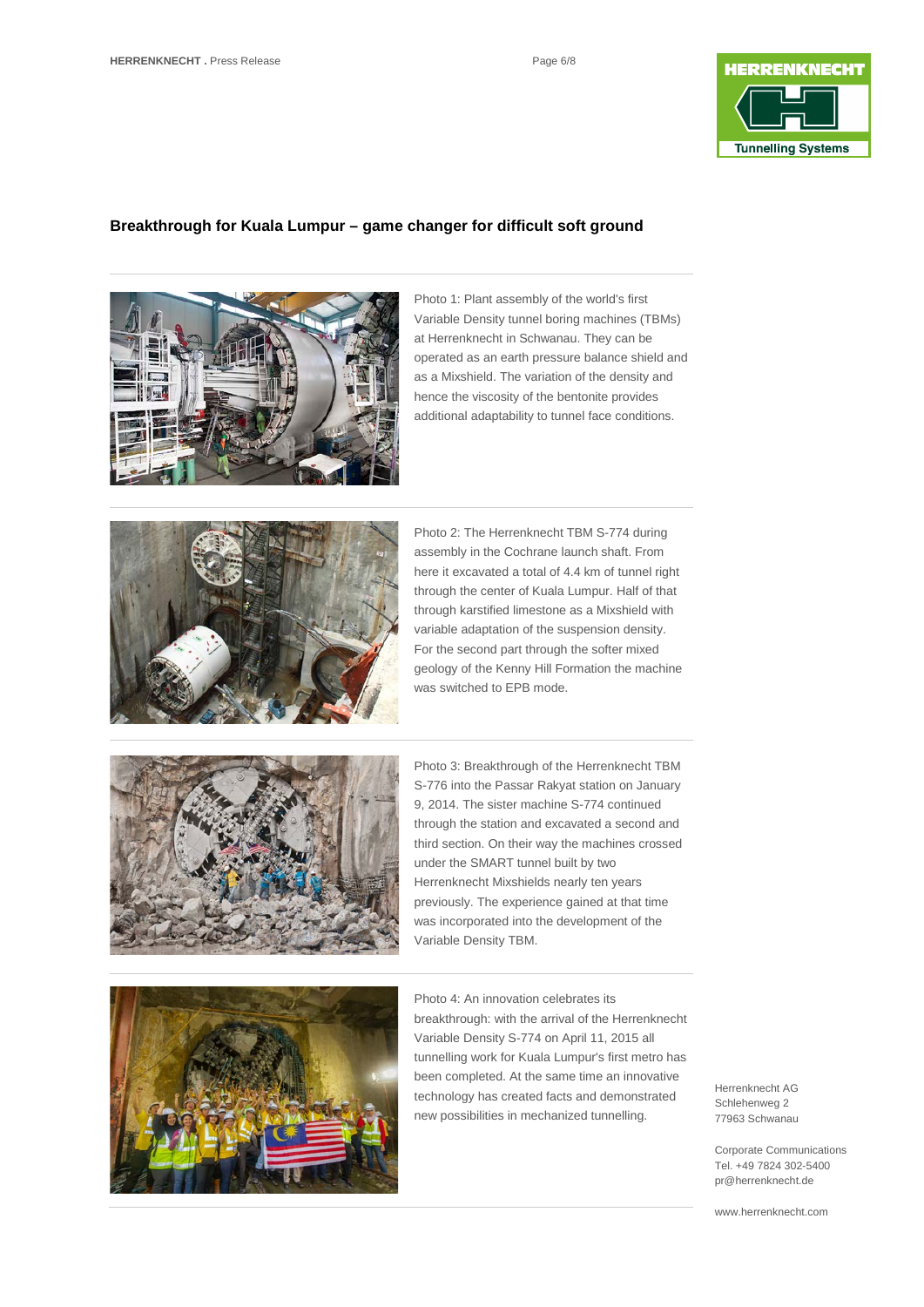

#### **Variable Density Multi-Mode TBM**



#### Tunnelling modes chart

The new Variable Density TBM combines the advantages of EPB and Mixshields. In addition, the density of the support medium can be varied. Four different tunnelling modes provide maximum adaptability to the prevailing conditions in difficult soft ground.

#### Machine employment chart



The world's first Variable Density TBM, S-774, drove In total 4.4 kilometers of tunnel through greatly varying geologies. With the four available tunnelling modes, optimal adaptation to the prevailing conditions was possible at all times.

#### **You can get a deeper insight in our jobsite feature**

in the first edition of the All Around Online magazine **›** <http://allaround.herrenknecht.com/en/issue-1.html>

> Herrenknecht AG Schlehenweg 2 77963 Schwanau

Corporate Communications Tel. +49 7824 302-5400 pr@herrenknecht.de